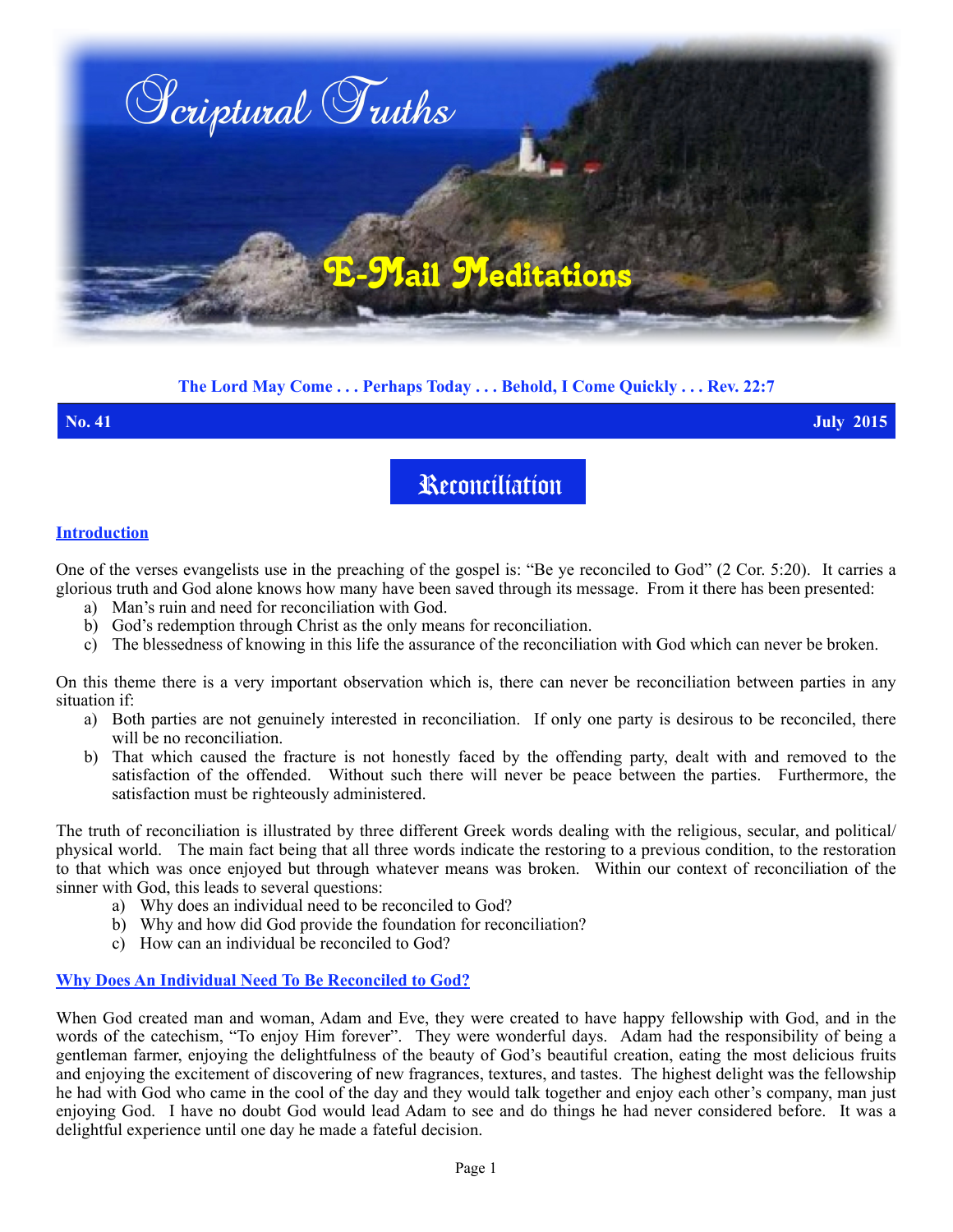In an unsuspecting way Satan, with the subtleness of a snake, approached Eve. He was not threatening but rather pleasant, and having presented himself to Eve he initiated a conversation with the words: "Yea, hath God said, Ye shall not eat of every tree of the garden?" (Gen. 3:1). He was not disagreeing with God for God had said: "Of every tree of the garden thou mayest freely eat: But of the tree of the knowledge of good and evil, thou shalt not eat of it" (Gen. 2:16-17). Instead of turning from him Eve in her answer added to what the Lord had said, for God had said: "Thou shalt not eat of it" (Gen 2:17), but Eve added: "neither shall ye touch it" (Gen. 3:3). Then Satan, while not calling God a liar, he certainly intimated it, for God had told Adam that if he ate of the tree then: "Thou shalt surely die" (Gen. 2:17). Now Satan told Eve: "Ye shall not surely die" (Gen. 3:4). Eve then took the fruit and: "did eat, and gave also unto her husband" (Gen. 3:6) and he also ate the fruit. What had they done? They had:

- a) Acted independently of God
- b) Fellowshipped with Satan
- c) Were dissatisfied with God's placement for them and wanted to be like God
- d) Disobeyed God, and at that fateful moment they were aware their fellowship with God was broken. Their consciences were awakened and they knew God would come in the cool of the evening. Instinctively and immediately they did their best to hide by sowing fig leaves together, but that did not calm their consciences so they hid themselves among the trees of the garden (Gen. 3:7-8).

From that single act of disobedience all their children, all humanity, was born out of fellowship with God. Each individual inherited the "sin" gene. It was not their fault, it was not something they could repent of for one can only repent of what they do, not what they are by birth. For example, how could I repent for being Irish? If restoration to fellowship with God was achieved it had to be outside of the religious, social, fraternal merits of themselves. It was God who they had broken fellowship with and it was their responsibility to repent and do whatever was necessary to restore that fellowship. The problem was and is, man can do absolutely nothing to restore the fellowship! The consequence was, not only was man left without strength to help himself (Rom. 5:6), and even while alive the individual lives: "Having no hope, and without God" (Eph. 2:12), and beyond death he is assured of an eternity banished from God. Each individual we see, hear, or think of is by birth separated from God, and there is not a thing they can do. No religious ceremonies can help, neither baptism, partaking of communion, last rites, or doing penance on any level. The reality is there is nothing the individual can do to restore fellowship with God. God's final comment on man's need for reconciliation is: "You were alienated and enemies in your mind by wicked works" (Col. 1:21).

### **Why and How Did God Provide The Foundation For Reconciliation?**

### **The Motive**

a) The fundamental reason which moved God to provide reconciliation is "love". Deep, caring, unselfish love for others. It was not a "do this and I will do that" sort of love, neither was it a "because you have done this or that" sort of love. It was love that loved when we were totally opposed to all He is and does, ever ready to take every blessing but wanting nothing to do with Him. The Holy Spirit caused Paul to write: "For when we were yet without strength, in due time Christ died for the ungodly. For scarcely for a righteous man will one die: yet peradventure for a good man some would even dare to die. But God commendeth His love toward us, in that, while we were yet sinners, Christ died for us." (Rom. 5:6-8)

### **The Man**

- a) God provided reconciliation through the man Jesus whose entire life was lived in perfect fellowship with God, a man who was in every way the delight of the heart of God. On the cross at Calvary God forsook Him and from the depths of His soul He cried: "My God, my God, why hast Thou forsaken me?" (Matt. 27:46). The curse of God man was under was borne by Christ. He became a curse, or we could say He bore the curse I was under by God (Gal. 3:13).
- b) The way of reconciliation was secured by God through Christ, and speaking of the work of God Paul wrote: "And, having made peace through the blood of his cross, by him (Christ) to reconcile all things unto himself; by him, I say, whether they be things in earth, or things in heaven (Col. 1:20). Again, as the scriptures of truth make plain, it is through the work of Christ alone man can be reconciled: "For if, when we were enemies, we were reconciled to God by the death of his Son, much more, being reconciled, we shall be saved by his life." (Rom. 5:10)

#### **The Forsaking by God**

- a) What is meant by Christ being "God forsaken"?
	- i) The scriptures are full of truths which are beyond comprehension. We can know what the words mean, we can know the contexts, but the depth of the truths are beyond us. Indeed, we can say that there is no angelic mind can comprehend them, depths of truths which only God can fully appreciate. For instance, it